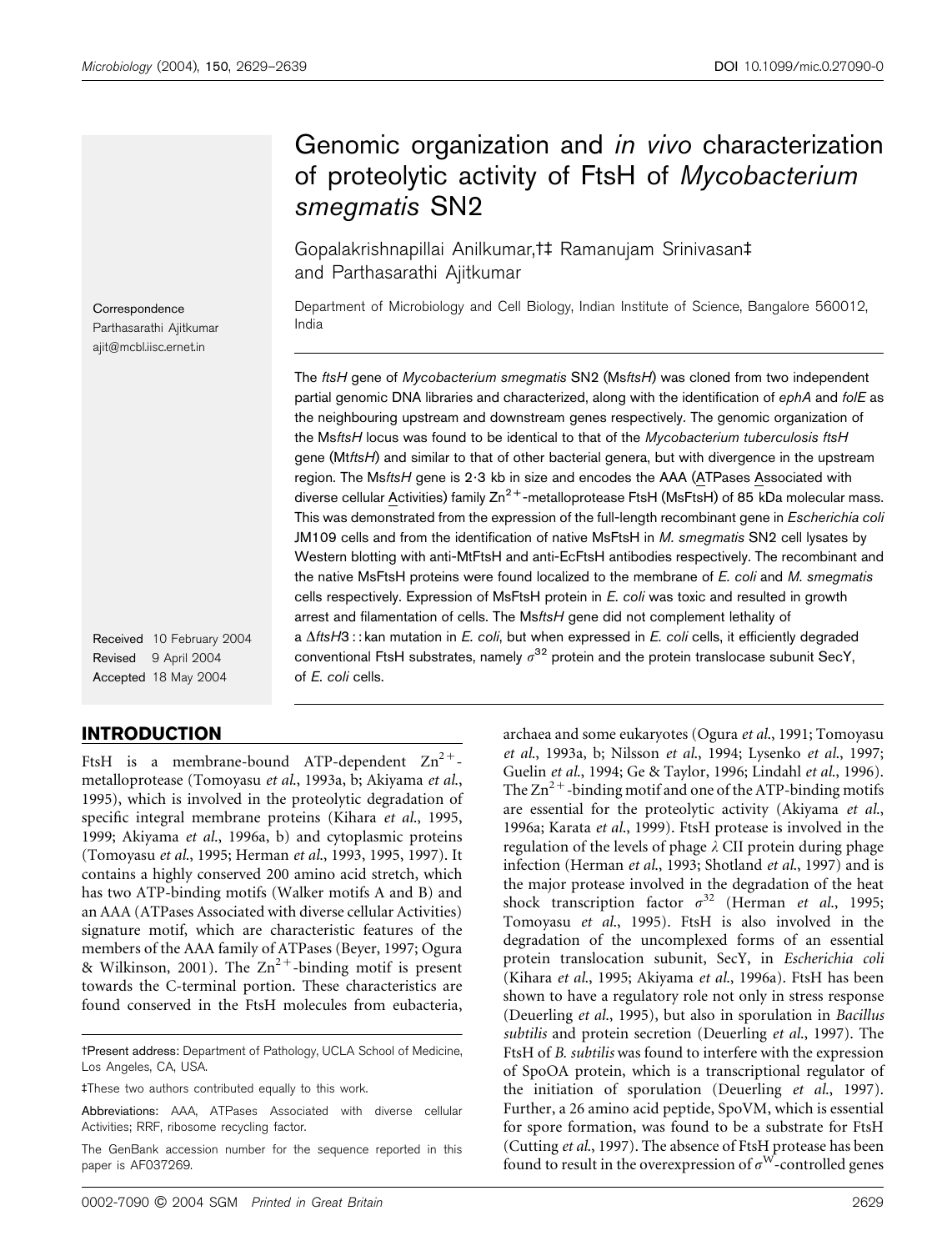in B. subtilis, although the reason for it is unknown (Zellmeier *et al.*, 2003). FtsH protease has also been shown to participate in membrane biogenesis by regulating the levels of UDP-3-O-(R-3-hydroxymyristoyl)-N-acetylglucosamine deacetylase [the *lpxC(envA)* gene product] involved at the committed step in the biosynthesis of lipid A (Ogura et al., 1999). All these diverse functions of FtsH demonstrate that it is a protease essential for the viability of bacterial cells.

These diverse, but specific, functions of stress response protease FtsH are potentially helpful for the effective adaptation to the environment involving various stress conditions, either inside host cells, as in the case of a pathogen such as *Mycobacterium tuberculosis*, or in the environment, as in the case of a nonpathogenic saprophyte such as Mycobacterium smegmatis. We earlier cloned and expressed the ftsH gene of M. tuberculosis H37Rv (MtftsH) in order to understand the functional role of the protease in the mycobacterial pathogen (Anilkumar et al., 1998). In order to carry out a comparative structural and functional analysis, in this communication we report: (i) structural organization, cloning and expression of the ftsH gene of M. smegmatis SN2 (MsftsH) in E. coli cells, (ii) functional complementation by the gene, and (iii) efficient proteolytic activity of MsFtsH protease on the specific and typical FtsH substrates, namely heat shock transcription factor  $\sigma^{32}$  and the protein translocase subunit SecY, in vivo in E. coli cells.

# METHODS

Bacterial strains, vectors, growth media and growth conditions. The bacterial strains and the plasmid vectors used in this study are given in Table 1. E. coli JM109 cells were grown in Luria–Bertani (LB) broth at 37 °C, while E. coli AR 5090 cells were grown in Luria (L) broth at 30 °C. M. smegmatis SN2 cells were grown in either Youman and Karlson's (YK) medium or Middlebrook 7H9 broth supplemented with glucose and albumin. E. coli transformants were selected on LB agar or L agar with relevant antibiotics, namely ampicillin (100  $\mu$ g ml<sup>-1</sup>), kanamycin (25  $\mu$ g ml<sup>-1</sup>), tetracycline  $(10 \mu g \text{ ml}^{-1})$  or chloramphenicol  $(10 \mu g \text{ ml}^{-1})$ , as appropriate.

Chromosomal DNA isolation. M. smegmatis SN2 cells were grown in YK liquid medium at 37 °C to an OD<sub>550</sub> of 0.8. Glycine was added to the growing cells, to a final concentration of  $0.2$  M, and the incubation was continued for a further 2 h. The cells were pelleted by centrifugation at 4000 r.p.m. for 10 min, and the pellet was suspended in the lysis buffer (50 mM glucose, 25 mM Tris/HCl, pH 8.0). Lysozyme and Tween 80 were added to a final concentration of 5 mg  $ml^{-1}$  and 0.2% respectively, and the incubation was continued for 2 h at 37  $\mathrm{^{\circ}C}$  on a shaker. The cells were lysed by incubation in the presence of 1% SDS for 15 min at 50 $^{\circ}$ C. Genomic DNA was extracted from the lysed cells, dissolved in TE buffer (10 mM Tris/HCl, 1 mM EDTA, pH 8.0), incubated in the presence of RNase A (20  $\mu$ g ml<sup>-1</sup>) for 12 h at 37°C, further extracted, washed with 70 % ethanol, precipitated, and used directly for the construction of genomic DNA library as described by Sambrook et al. (1989).

Cloning of the MsftsH gene. The MsftsH gene was cloned from two partial genomic DNA libraries of M. smegmatis SN2. One microgram of genomic DNA was digested with PstI at an enzyme : DNA ratio of  $1:10$ , overnight at  $37^{\circ}$ C. The digested genomic DNA was fractionated and transferred from the gel onto a nylon membrane using capillary transfer. The probe used for the detection of MsftsH ORF-specific fragment in the PstI digest of genomic DNA was a 364 bp PCR product, which was amplified from the ftsH ORF of M. tuberculosis H37Rv (MtftsH) present in the SCY6F7 cosmid (a kind gift from Dr Stewart Cole, Pasteur Institute, France; Cole et al., 1998) as described in our earlier work (Anilkumar et al., 1998). A non-radioactive labelling and detection system (Gene Images) was used for the labelling of the MtftsH PCR probe and for the detection of signals. Labelling of the PCR probe, hybridizations, and detection of signals were carried out as per the manufacturer's instructions. Southern hybridization of the PstI digest revealed a single band in the  $3.2$  kb region, which was eluted using low-melting-point agarose gel (Sambrook et al., 1989). The eluted DNA fragments were ligated to PstI-digested, calf-intestinal-phosphatase-treated  $pBS(SK^+)$  vector. E. coli JM109 cells were electrotransformed with the ligation mixture to obtain a PstI partial genomic DNA library, hereafter referred to as the PstI library. The transformants, which grew on agar containing ampicillin, were replica plated. The replica plates were used for colony hybridization (Sambrook et al., 1989) using the MtftsHspecific probe. The amino acid sequence, deduced from the partial nucleotide sequence of the inserts from a few positive clones, revealed a high percentage of identity with the sequences of FtsH proteins from other bacterial systems, confirming that the clone carried the ftsH gene of M. smegmatis SN2 (MsftsH). Complete sequencing of the 3.2 kb insert showed that the fragment carried a partial MsftsH gene containing only the highly conserved AAA domain and the protease domain. The region corresponding to the N-terminal transmembrane portion of MsFtsH protein was absent from this clone obtained from the PstI library.

In order to obtain the  $5'$  portion of the MsftsH gene, a KpnI partial genomic DNA library of M. smegmatis SN2 was constructed in  $pBS(SK<sup>+</sup>)$  vector, in a manner identical to the construction of the PstI library. A 548 bp ClaI–PstI DNA fragment, which corresponded to the N-terminal transmembrane region of MtftsH gene, was used to probe the KpnI genomic DNA digest. The 548 bp fragment was obtained by PstI digestion of the pBS-MtH vector (Anilkumar et al., 1998). Southern hybridization of the KpnI-digested, fractionated genomic DNA, with the 548 bp ClaI–PstI DNA fragment as the probe, showed a band in the 2.9 kb region, which was used for making the second partial genomic DNA library, hereafter referred to as the KpnI library. The amino acid sequence deduced from the nucleotide sequence of the inserts from a few positive clones revealed a region corresponding to the transmembrane portion of the FtsH protein. The  $pBS(SK^+)$ recombinant clone, containing the KpnI fragment, was passaged through E. coli GM 2151  $(dam^-, dcm^-)$ , to make the ClaI site on the insert sensitive to cleavage by the enzyme. It was then digested with ClaI and PstI to release a 0.576 kb fragment that represented the transmembrane region of the MsftsH gene. The PstI library was digested using PstI and XhoI enzymes to obtain the 2?3 kb DNA fragment carrying the remaining portion of the MsftsH gene, including the stop codon. The 0.576 kb ClaI-PstI fragment and the 2.3 kb PstI-XhoI insert were ligated to  $pBS(SK^+)$  vector, which was digested with ClaI and XhoI enzymes. The three-way ligation resulted in the cloning of a 2?876 kb DNA fragment that contained the complete ORF of the MsftsH gene as a translational fusion with the  $lacZ'$  gene at the N-terminus of the MsftsH gene. This construct, pBS–MsH, contained the complete MsftsH ORF of 2.31 kb.

Cloning of the MsftsH ORF for in vivo expression. The pBS-MsH construct was digested with XhoI, end-filled with T4 DNA polymerase, and then digested with ClaI to release the ftsH ORF as a ClaI–XhoI blunt-ended fragment, which was ligated to the pT18 vector. pT18-zip is a lac promoter-based vector system, derived from  $pBS(KS^{+})$ , containing the T18 fragment of the adenylate cyclase  $(cya)$  gene fused to the leucine zipper at the N-terminus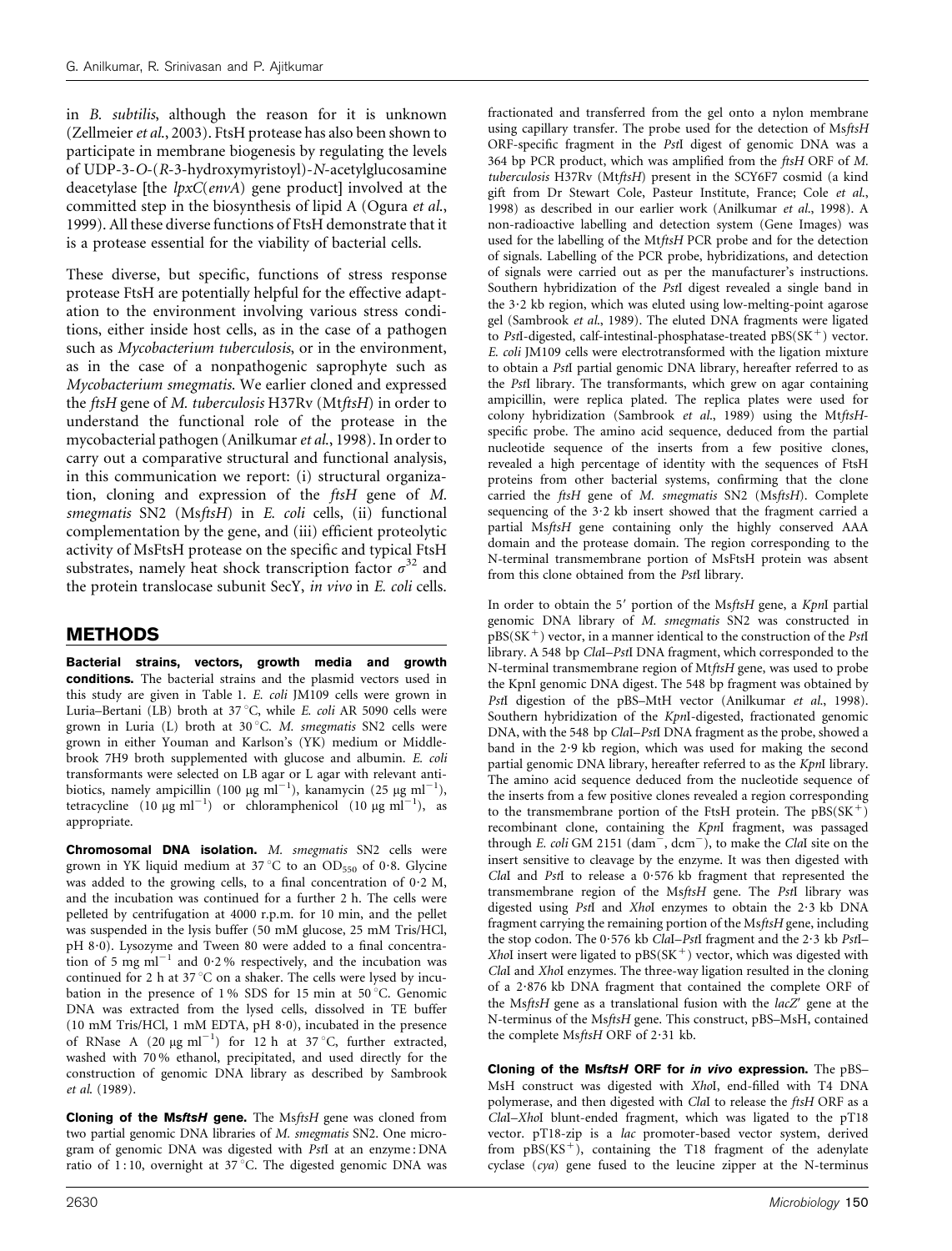| Strain, plasmid or vector            | Genotype                                                                                                                       | Source or reference                       |
|--------------------------------------|--------------------------------------------------------------------------------------------------------------------------------|-------------------------------------------|
| <b>Strains</b>                       |                                                                                                                                |                                           |
| E. coli JM103                        | [ $\Delta (lac-pro)$ endA sbcB15 hsdR thi rpsL supE/F' lacI <sup>q</sup> traD36 proAB <sup>+</sup><br>$lacZ\Delta$ M15         | Messing et al. (1981)                     |
| E. coli JM 109                       | $[\Delta (lac-pro)$ endA1 recA1 hsdR17 thi relA gyrA96 supE44/F' lacI <sup>q</sup> traD36<br>$probAB^+$ lacZ $\Delta$ M15]     | Yanisch-Perron et al. (1985)              |
| E. coli GM 2151                      | thr-1 araC14 leuB6(Am) fhuA31 lacY1 tsx-78 glnV44(AS) galK2(Oc)<br>dcm-6 hisG1(Fs) rpsL136(strR) dam-13::Tn9 xylA5 mtl-1 thi-1 | M. G. Marinus, U. Mass. Med.<br>Sch., USA |
| E. coli AR 423                       | $\Delta$ ftsH3:: kan and $\Delta$ (srl-recA)306:: Tn10/pAR 171; a derivative of SH392<br>(met gal supE hsdR sfiC)              | T. Ogura (Akiyama et al., 1994)           |
| E. coli AR 5090                      | $\Delta$ ftsH sfhC21 degP5087/F'lacI <sup>q</sup> ; a derivative of JM103                                                      | T. Ogura (Akiyama & Ito, 2000,<br>2003)   |
| E. coli C41                          | BL21(DE3) derivative that allows the expression of normally toxic<br>proteins                                                  | J. E. Walker (Miroux & Walker,<br>1996)   |
| M. smegmatis SN2<br>Plasmids/vectors | Wild-type isolate                                                                                                              | Lab. collection                           |
| $pBS-SK +$                           |                                                                                                                                | Messing et al. (1981)                     |
| pKY248                               | Carries the EcsecY gene under the lac promoter (pACYC184 derivative)                                                           | Taura et al. (1993)                       |
| pSTD 113                             | Carries the EcftsH gene as a C-terminal myc- $6 \times$ His fusion under the<br>lac promoter                                   | Y. Akiyama (Akiyama et al., 1995)         |
| pAR 171                              | Carries the complete EcftsH ORF including its upstream sequences ftsH<br>$rep$ <sup>ts</sup> $CmR$                             | T. Ogura (Akiyama et al., 1994)           |
| $pBS-PstI$ 3.2                       | Carries the 3.2 kb PstI fragment containing the $3'$ region of the MsftsH<br>gene and the downstream genes                     | This study                                |
| $pBS-Kpnl$ 2.9                       | Carries the 2.9 KpnI fragment containing the 5' region of the MsftsH<br>gene and the upstream genes                            | This study                                |
| pBS-MsH                              | Carries the complete MsftsH ORF under the lac promoter of pBS-SK <sup>+</sup>                                                  | This study                                |
| pT18-zip                             |                                                                                                                                | Karimova et al. (1998)                    |
| pT18                                 | Lacks the leucine zipper region of pT18-zip                                                                                    | Karimova et al. (1998); this study        |
| pT18-MsH                             | Carries the complete MsftsH ORF under the lac promoter of pT18                                                                 | This study                                |
| pBHB1                                | Carries EcftsH under the arabinose promoter                                                                                    | Herman et al. (1997)                      |
| SCY6F7                               | Cosmid contig containing ftsH gene of M. tuberculosis H37Rv                                                                    | Cole et al. (1998)                        |
| pBS-MtH                              | Contains full-length ORF of M. tuberculosis H37Rv                                                                              | Anilkumar et al. (1998)                   |
| pCYB2-MsH                            | Contains full-length MsFtsH as C-terminal intein fusion under the tac<br>promoter                                              | This study                                |
| pGEX-4T1-MsH                         | Contains full-length MsFtsH as N-terminal GST translational fusion                                                             | This study                                |
| pRSET-A-MsH                          | Contains full-length MsFtsH as N-terminal $6 \times$ His tag under the T7<br>promoter                                          | This study                                |
| pET20b-MsH                           | Contains full-length MsFtsH as C-terminal $6 \times$ His tag under the T7<br>promoter                                          | This study                                |

(Karimova et al., 1998). We removed the region encoding the leucine zipper from the vector by KpnI digestion and religation to generate the pT18 vector, which was further digested with ClaI and EcoRV. The ClaI-XhoI blunt-ended fragment containing the MsftsH ORF, which was obtained from the pBS–MsH vector, was ligated to the ClaI–EcoRV site of the pT18 vector to obtain the pT18–MsH vector, wherein the MsFtsH protein is a translational fusion with the cya gene fragment.

Co-expression of MsFtsH and EcFtsH. The vector pBHB1 (a kind gift from Dr Christophe Herman, University of California San Francisco, USA; Herman et al., 1997) was used for co-expression of EcFtsH, along with MsFtsH. E. coli JM109 cells were co-transformed with pT18–MsH and pBHB1, and transformants were selected on L agar containing appropriate antibiotics. The cultures were grown in L medium and induced with 0?4 % L-arabinose and 1 mM IPTG.

under a Zeiss microscope at  $\times 100$  using a CCD camera. Cell length was calculated using ImageJ software from NIH (http://rsb.info.nih. gov/ij/).

Cells were fixed onto poly-L-lysine-coated slides and photographed

Membrane isolation. E. coli cells carrying appropriate constructs were grown to an  $OD_{600}$  of 0.50 and were induced with 1 mM IPTG for 150 min. The cells were pelleted at 5000 r.p.m. for 10 min and suspended in 100 mM phosphate buffer, pH 7?2, and sonicated in the presence of 1 mM PMSF. M. smegmatis SN2 cells, grown in YK liquid medium to an  $OD_{550}$  of 0.50, were sonicated in PBS, pH 7.2, in the presence of 1 mM PMSF. After removing debris by centrifugation at 12000 r.p.m. for 15 min at  $4^{\circ}$ C, the supernatant was used as the total-protein extract. For the protein localization studies, this supernatant was partitioned into pellet and supernatant fractions by ultracentrifugation at 40 000 r.p.m. in a type 50Ti rotor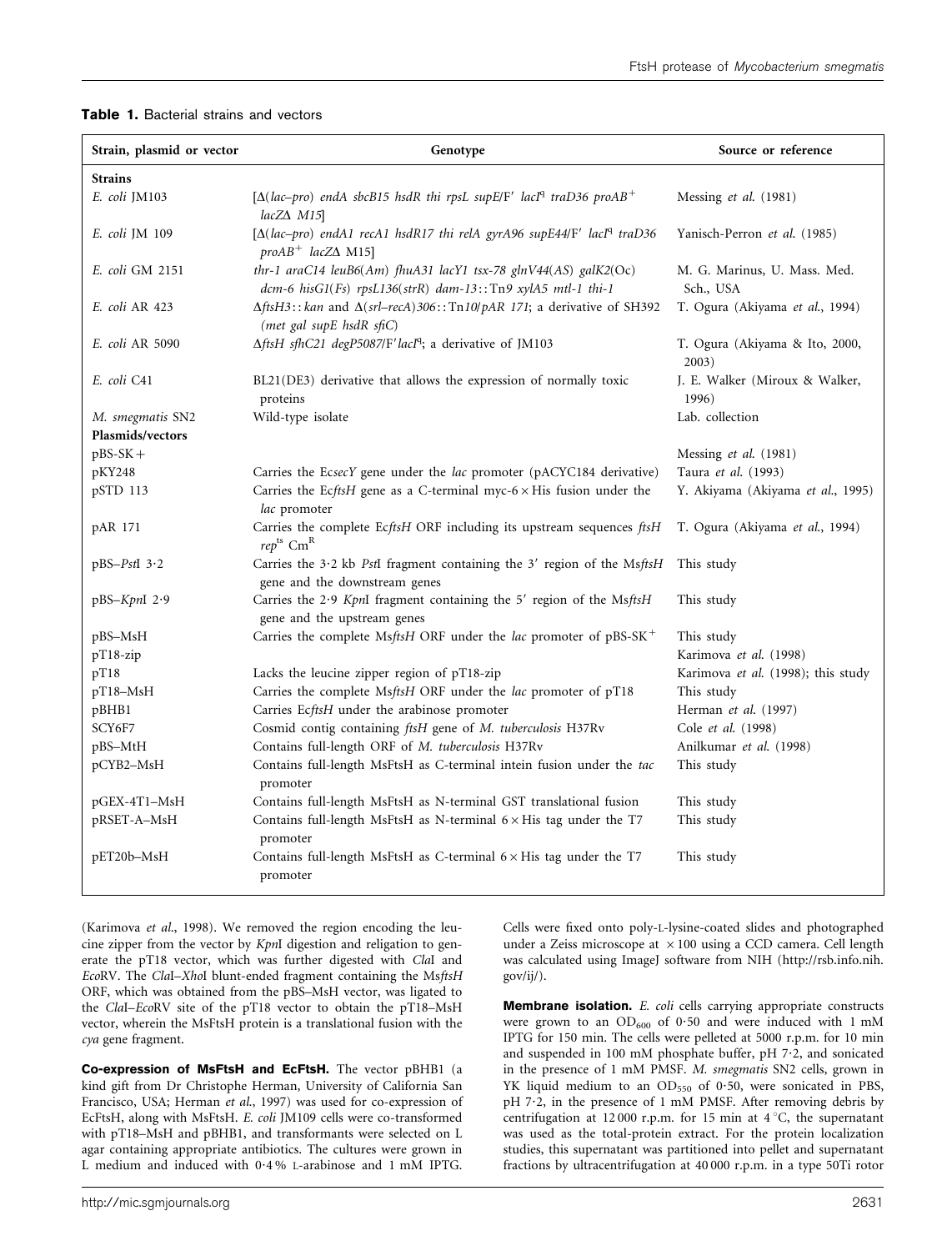in a Beckman ultracentrifuge for 2 h. The supernatant was used as the cytosolic fraction. The pellet was suspended in 1 M NaCl solution, incubated at  $4^{\circ}$ C for 10 min, and separated again into pellet and supernatant by ultracentrifugation using the parameters mentioned above. The pellet fraction was suspended in 50 mM phosphate buffer,  $pH 7.2$ , and used as the membrane preparation as described by Tomoyasu et al. (1993b).

Assay for proteolytic activity of MsFtsH in vivo. The proteolytic activity of MsFtsH, which was expressed from pT18–MsH, was assayed in vivo using the conventional substrates of FtsH protease, namely  $\sigma^{32}$  (Ec $\sigma^{32}$ ) and SecY (EcSecY) proteins of *E. coli.* For the MsFtsH protease assay, changes in the levels of endogenous  $E \circ \sigma^{32}$ protein and of ectopically expressed EcSecY protein, which was induced from pKY248, were monitored independently in response to induction of MsFtsH from pT18–MsH. As a positive control for proteolytic activity, degradation of endogenous  $Ec\sigma^{32}$  and ectopically expressed EcSecY proteins by EcFtsH, which was induced from the pSTD113 vector, was monitored. E. coli AR 5090 ( $\Delta$ ftsH:: kan, sfhC21) cells were co-transformed with the plasmid vector pKY248, carrying the EcsecY gene, plus pBluescript (vector control), pSTD113, pT18 (vector control) or pT18–MsH, and colonies were selected on L agar containing relevant antibiotics. Exponentially growing cultures of E. coli AR 5090 cells carrying two compatible plasmid vectors, pKY248 and pBluescript, pSTD113, pT18 or pT18– MsH, were induced with 2 mM IPTG for 3 h. Cells were harvested and lysed in 8 M urea in Tris/HCl, pH 8.0, containing 150 mM NaCl. The lysate was centrifuged at 12 000 r.p.m. to remove cell debris and unlysed cells. The supernatant was used for immunoblotting of  $Ec\sigma^{32}$  and  $EcSecY$  proteins.

Western blotting. Equal amounts of total protein from the membrane and cytosol fractions of total lysates from transformed or untransformed E. coli or M. smegmatis, or from the uninduced or induced cultures of  $E$ . *coli* cells (25  $\mu$ g and 50  $\mu$ g respectively for  $Ec\sigma^{32}$  and  $EcSecY$  Western blots), were separated on 10 % SDSpolyacrylamide gel (Laemmli, 1970) or on 16.1% acrylamide-0.12 % N,N'-methylene-bis-acrylamide (for SecY) and transferred onto a PVDF membrane using a semi-dry transfer apparatus, which was manufactured in the Indian Institute of Science. The membranes were blocked using 0?1 % Tween 20 and 5 % non-fat dried milk in phosphate-buffered saline (PBS). Primary antibodies against EcFtsH, EcSecY, Ec $\sigma^{32}$  and EcRRF proteins of E. coli, namely anti-EcFtsH (a kind gift from Dr Teru Ogura, Kumamoto University, Japan; Tomoyasu et al., 1993b), anti-EcSecY (a generous gift from Dr Yoshinori Akiyama, Institute for Virus Research, Kyoto University, Kyoto, Japan; Taura et al., 1993), anti- $\sigma^{32}$  (a kind gift from Dr Bernd Bukau, University of Heidelberg, Germany; Gamer et al., 1992) and anti-RRF (a kind gift from Dr Umesh Varshney, Indian Institute of Science, Bangalore, India; Rao & Varshney, 2001) were used at 1:5000, 1:5000, 1:4000 and 1:3000 dilutions respectively. The anti-MtFtsH antibody, raised against the C-terminus of FtsH protein of M. tuberculosis H37Rv, was used for the detection of MsFtsH at 1:5000 dilution, while protein A-HRP conjugate was used at 1 : 10 000 dilution. Detection was carried out using enhanced chemiluminescence detection reagents according to manufacturer's instructions.

#### RESULTS AND DISCUSSION

# Organization of the MsftsH gene locus

The nucleotide sequence of the MsftsH gene, which was derived from the work described in this manuscript, was deposited in 1998 in GenBank with the accession number AF037269. DNA sequence determination of the clones from

the PstI and KpnI partial libraries revealed the identities of the genes present in the regions downstream and upstream of MsftsH gene. The region downstream of MsftsH contains folE, folX and folP genes, which code for proteins involved in folate biosynthesis in M. smegmatis SN2 (Fig. 1). However, a few potential ORFs encoding hypothetical proteins were also found interspersed between ephA and MsftsH. Similar to the presence of the fol gene operon on the region downstream of MsftsH, organization of the ftsH locus in M. tuberculosis H37Rv and E. coli also involves the fol gene operon on the region downstream of ftsH. The region upstream of the MsftsH gene was also conserved between M. smegmatis and M. tuberculosis. In both cases, the ephA gene, encoding soluble epoxide hydrolase, is immediately upstream of the ftsH gene. Although the gene organization in the upstream region is conserved between these mycobacterial species, it is interesting to note the divergence in the organization of the ftsH locus in another Grampositive bacterium, B. subtilis (Kunst et al., 1997), and in the Gram-negative bacterium E. coli (Ogura et al., 1991). In B. subtilis, the gene encoding hypoxanthine guanine phosphoribosyltransferase (HprT) is placed immediately upstream of ftsH, while it is flanked downstream by the yac operon (Kunst et al., 1997). On the other hand in E. coli, the ftsJ (rrmJ) gene, encoding 23S rRNA methyltransferase (Caldas et al., 2000), is present, instead of  $ephA$ , immediately upstream of ftsH, both being heat-inducible (Caldas et al., 2000; Tomoyasu et al., 1993a; Herman et al., 1995). It is interesting to mention in this context that while *ftsI* is absent from the genome of M. tuberculosis H37Rv (Cole et al., 1998), there is no information so far regarding the presence or absence of the ftsJ gene in M. smegmatis SN2. However, from our studies, we can say that the *ftsJ* gene is not present



Fig. 1. Genomic organization of the ftsH locus of M. smegmatis and comparison with the ftsH loci of M. tuberculosis and E. coli. Arrowheads indicate the direction of the ORF. Ec, E. coli; Ms, M. smegmatis; Mt, M. tuberculosis; Bs, B. subtilis.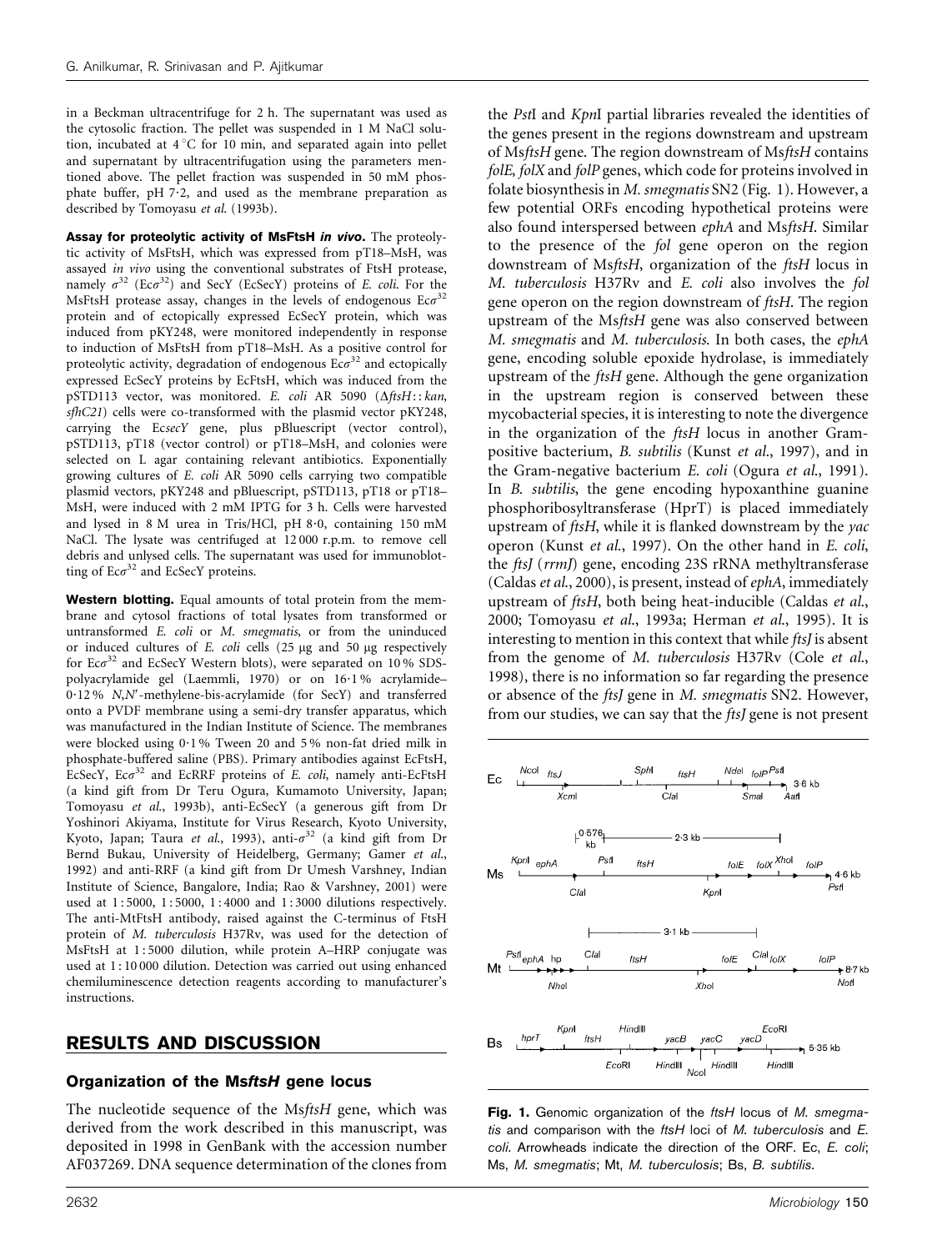at least in the region immediately upstream of the ftsH gene in M. smegmatis SN2, although we cannot yet ascertain its absence from the genome. Another interesting example of divergence in the organization of the ftsH locus has been found in Caulobacter crescentus (Fischer et al., 2002). In this bacterium, yaeN and kinA genes flank the ftsH gene on the upstream and downstream sides, respectively. In fact, ftsH and folP are interspersed by kinA in C. crescentus.

#### Amino acid sequence and domain organization features of MsFtsH

The ORF of the MsftsH gene is 2.31 kb in size and encodes a protein of approximately 85 kDa, having 769 amino acid residues. The MsftsH ORF shares a high degree of identity (82 % at the amino acid level) with that of Mt $ftsH$ , which has 760 amino acid residues encoding a protein of 84 kDa (Anilkumar et al., 1998). Analysis of the deduced amino acid sequence of the protein showed the presence of two transmembrane regions, two ATP-binding motifs (Walker A and B motifs), namely GPPGTGKT and IIFVDEID, an AAA family signature motif, namely GVILIAATNRPDILDPA-LLRPGR, and a  $\text{Zn}^{2+}$ -binding motif, HEGGH, unlike the HEAGH motif in EcFtsH, which is characteristic of  $\text{Zn}^{2+}$ metalloprotease (Fig. 2). Prediction of transmembrane regions using the Dense Alignment Surface (DAS) method (Cserzo et al., 1997) (http://www.sbc.su.se/ $\sim$ miklos/DAS/ maindas.html) showed the presence of two transmembrane helices at the N-terminus, one spanning from T9 to F23, and another spanning from 111V to 132F (Fig. 2). These features are characteristic of FtsH proteases from all bacterial genera (Beyer, 1997; Ogura & Wilkinson, 2001). These motifs exhibited 100 % identity at the amino acid level with the FtsH protease of M. tuberculosis (MtFtsH) protein.

Examination of domain organization using Pfam analysis, available at the Sanger Centre, UK and at Washington University at St Louis, USA (http://pfam.wustl.edu/hmmsearch. shtml), demonstrated the presence of a unique domain adjacent to the protease domain. This domain, having the primary structure DVEKRPRLTMFDDFGGRVPSD-KPPIKTPGELAMERGEPWPPPVPEPAFKAAI, was found to be unique to all the FtsH proteases known so far from mycobacterial species, but is absent from the FtsH proteases of all other organisms (Fig. 2). Its placement towards the proteolytic domain at the C-terminus raises the possibility that this domain might be involved in the interaction with specific substrates unique to mycobacteria. This possibility can be verified only after determination of the profile of FtsH substrates in mycobacteria. Further, from the nature of unique substrates alone, one could elucidate the biological relevance of this unique domain.

While the unique domain containing 51 amino acid residues is common to all mycobacterial FtsH proteins, MsFtsH possesses, in addition, a unique stretch of sequence, which is rich in glutamine and proline residues, at the C-terminal portion of the protein (Fig. 2). While FtsH proteases of Mycobacterium avium (MaFtsH) and Mycobacterium leprae (MlFtsH) also carry a glutamine- and proline-rich stretch of residues, interestingly, MtFtsH and the FtsH protein of Mycobacterium bovis (MbFtsH) conspicuously lack the stretch of glutamine and proline residues (Anilkumar et al., 1998). It may be noted here that glutamine-rich sequences, but not proline-rich sequences, are known to be one of the characteristic features of transcriptional activators (Wykoff et al., 1999). However, the biological role of the glutamine- and proline-rich sequence in MsFtsH, MaFtsH and MlFtsH, and the consequent biological differences due to its absence in MtFtsH and MbFtsH, need further investigation. One potential use of this sequence might be for the construction of a phylogenetic tree among mycobacterial species.

The amino acid sequence of conserved regions of MsFtsH was aligned with the corresponding sequences of the FtsH proteases of E. coli (P28691), B. subtilis (P37476), Arabidopsis thaliana (O80860), Homo sapiens (Q9Y2Q2) and M. tuberculosis (P96942), using the CLUSTAL W program at the European Bioinformatics Institute (Thompson et al., 1994) (http://www2.ebi.ac.uk/clustalw) (Fig. 3). The MsFtsH protein shares  $44.8\%$ ,  $47.2\%$ ,  $40.2\%$  and 53% identity, respectively, at the amino acid sequence level with the amino acid sequences of the FtsH proteases of E. coli, B. subtilis, A. thaliana and H. sapiens, indicating that the  $2.31$  kb ORF that we obtained indeed contained the MsftsH gene. Although the extent of sequence conservation between MsFtsH and FtsH molecules of the other organisms referred



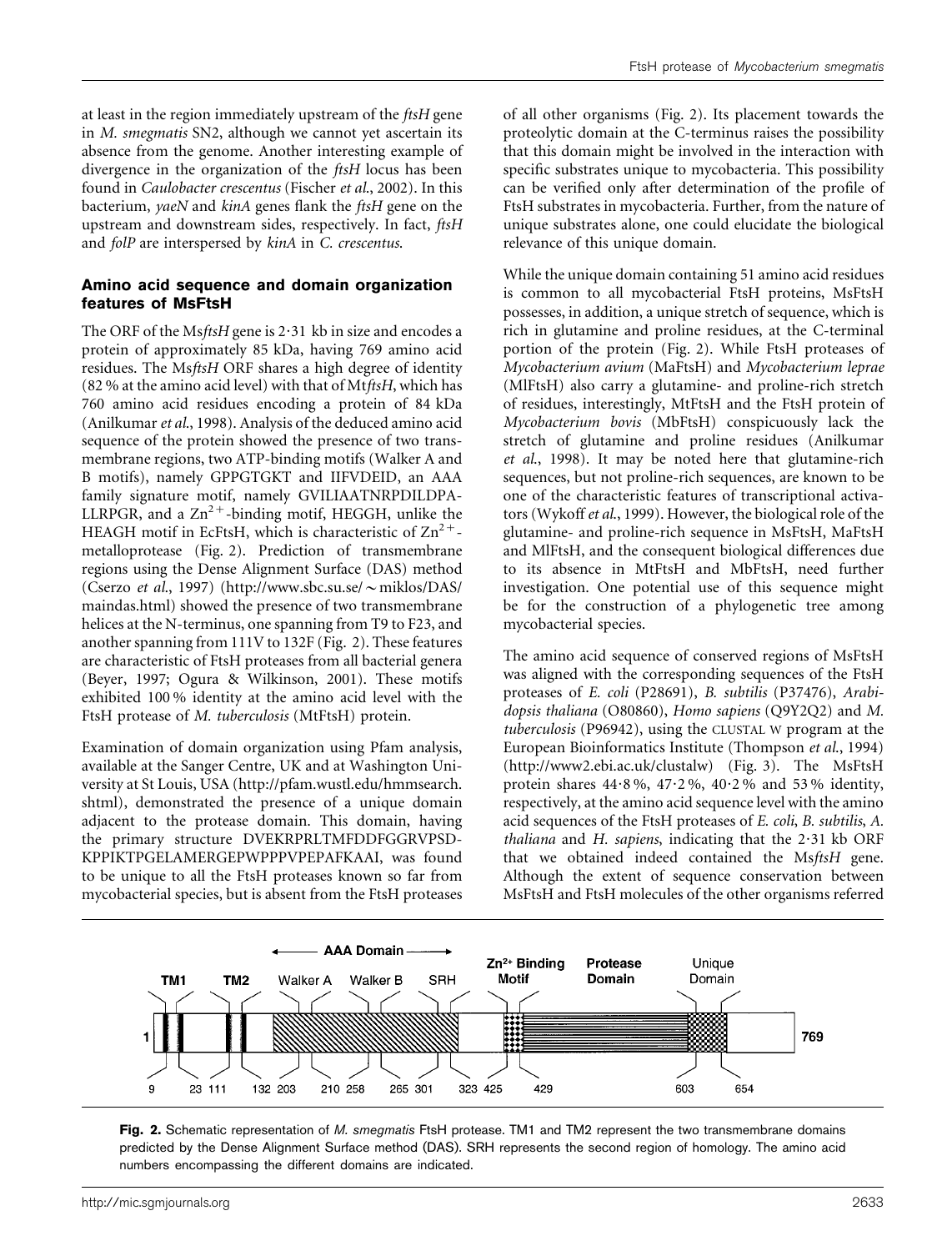| Ms<br>Mt<br>Ec<br>Bs<br>Cγ<br>At<br>Hs | (var2)<br>(ftsH)               | YEIKDFLQNPSRYQALGAKIPKGVLLYGPPGTGKTLLARAVAGEAGVPFFTISGSDFVEM 235<br>YEIKDFLONPSRYOALGAKIPKGVLLYGPPGTGKTLLARAVAGEAGVPFFTISGSDFVEM 235<br>AELVEYLREPSRFOKLGGKIPKGVLMVGPPGTGKTLLAKAIAGEAKVPFFTISGSDFVEM 224<br>VEVVEFLKDPRKFAELGARIPKGVLLVGPPGTGKTLLAKACAGEAGVPFFSISGSDFVEM 233<br>AEVVAFLKNPSKFLAVGASIPKGVLLVGPPGTGKTLLAKAIAGEASVPFFSISGSEFVEM 226<br>MEVVEFLKKPERFTAVGAKIPKGVLLIGPPGTGKTLLAKAIAGEAGVPFFSISGSEFVEM 299<br>OEVVEFLKNPOKFTILGGKLPKGILLVGPPGTGKTLLARAVAGEADVPFYYASGSEFDEM 157<br>.* .***.*. ************.* **** ***.<br>***.* **<br>$*$ .<br>$\mathbf{r}^*$ , $\mathbf{r}^*$ , $\mathbf{r}$ , |  |
|----------------------------------------|--------------------------------|----------------------------------------------------------------------------------------------------------------------------------------------------------------------------------------------------------------------------------------------------------------------------------------------------------------------------------------------------------------------------------------------------------------------------------------------------------------------------------------------------------------------------------------------------------------------------------------------------------|--|
| Ms                                     |                                | FVGVGASRVRDLFEQAKQNSPCIIFVDEIDAVGRQRGAGLGGGHDEREQTLNQLLVEMDG 295                                                                                                                                                                                                                                                                                                                                                                                                                                                                                                                                         |  |
| Mt                                     |                                | FVGVGASRVRDLFEOAKONSPCIIFVDEIDAVGRORGAGLGGGHDEREOTLNOLLVEMDG 295                                                                                                                                                                                                                                                                                                                                                                                                                                                                                                                                         |  |
| Eс                                     |                                | FVGVGASRVRDMFEQAKKAAPCIIFIDEIDAVGRQRGAGLGGGHDEREQTLNQMLVEMDG 284                                                                                                                                                                                                                                                                                                                                                                                                                                                                                                                                         |  |
| Bs                                     |                                | FVGVGASRVRDLFENAKKNAPCLIFIDEIDAVGRORGAGLGGGHDEREOTLNOLLVEMDG 293                                                                                                                                                                                                                                                                                                                                                                                                                                                                                                                                         |  |
| Cу                                     |                                | FVGVGASRVRDLFKKAKQNAPCLVFIDEIDAVGRQRGAGIGGGNDEREQTLNQLLTEMDG 286                                                                                                                                                                                                                                                                                                                                                                                                                                                                                                                                         |  |
| At                                     | $\langle \text{var2} \rangle$  | FVGVGASRVRDLFKKAKENAPCIVFVDEIDAVGRORGTGIGGGNDEREOTLNOLLTEMDG 359                                                                                                                                                                                                                                                                                                                                                                                                                                                                                                                                         |  |
| Hs                                     | (ftsH)                         | FVGVGASRIRNLFREAKANAPCVIFIDELDSVGGKRIESP--MHPYSROTINOLLAEMDG 215                                                                                                                                                                                                                                                                                                                                                                                                                                                                                                                                         |  |
|                                        |                                | <b>************</b>                                                                                                                                                                                                                                                                                                                                                                                                                                                                                                                                                                                      |  |
| Ms                                     |                                | FGDROGVILIAATNRPDILDPALLRPGRFDROIPVSNPDLAGRRAVLKVHSQGKPIAPDA 355                                                                                                                                                                                                                                                                                                                                                                                                                                                                                                                                         |  |
| Mt                                     |                                | FGDRAGVILIAATNRPDILDPALLRPGRFDRQIPVSNPDLAGRRAVLRVHSKGKPMAADA 355                                                                                                                                                                                                                                                                                                                                                                                                                                                                                                                                         |  |
| Еc                                     |                                | FEGNEGIIVIAATNRPDVLDPALLRPGRFDROVVVGLPDVRGREOILKVHMRRVPLAPDI 344                                                                                                                                                                                                                                                                                                                                                                                                                                                                                                                                         |  |
| Bs                                     |                                | FSANEGIIIIAATNRADILDPALLRPGRFDROITVDRPDVIGREAVLKVHARNKPLDETV 353                                                                                                                                                                                                                                                                                                                                                                                                                                                                                                                                         |  |
| Cy                                     |                                | FEGNTGVIVIAATNRVDVLDAALLRPGRFDROIMVSMPDVKSRIAILKVHANOKKLHPOV 346                                                                                                                                                                                                                                                                                                                                                                                                                                                                                                                                         |  |
| At                                     | (var2)                         | FEGNTGVIVVAATNRADILDSALLRPGRFDROVSVDVPDVKGRTDILKVHAGNKKFDNDV 419                                                                                                                                                                                                                                                                                                                                                                                                                                                                                                                                         |  |
| Hs.                                    | (ftsH)                         | FKPNEGVIIIGATNFPEALDNALIRPGRFDMOVTVPRPDVKGRTEILKWYLNKIKFDOSV 275                                                                                                                                                                                                                                                                                                                                                                                                                                                                                                                                         |  |
|                                        |                                | $\cdots$ we experience and the experiment of $\cdots$<br>$\star$ , $\star$ , $\star$ , $\star$ , $\star$ , $\star$<br>÷                                                                                                                                                                                                                                                                                                                                                                                                                                                                                  |  |
| Ms                                     |                                | DLDGLAKRTVGMSGADLANVINEAALLTARENGTVITGPALEEAVDRVVGGPRRKSRIIS 415                                                                                                                                                                                                                                                                                                                                                                                                                                                                                                                                         |  |
| Mt                                     |                                | DLDGLAKRTVGMTGADLANVINEAALLTARENGTVITGPALEEAVDRVIGGPRRKGRIIS 415                                                                                                                                                                                                                                                                                                                                                                                                                                                                                                                                         |  |
| Ec                                     |                                | DAAIIARGTPGFSGADLANLVNEAALFAARGNKRVVSMVEFEKAKDKIMMGAERRSMVMT 404                                                                                                                                                                                                                                                                                                                                                                                                                                                                                                                                         |  |
| <b>Bs</b>                              |                                | NLKSIAMRTPGFSGADLENLLNEAALVAARONKKKIDARDIDEATDRVIAGPAKKSRVIS 413                                                                                                                                                                                                                                                                                                                                                                                                                                                                                                                                         |  |
| Cy                                     |                                | SLEAVARRTAGFAGADLANLLNEAAILAVRRGLKOITWKEIDDAIDRVIAG-MEGTPIMD 405                                                                                                                                                                                                                                                                                                                                                                                                                                                                                                                                         |  |
| Αt                                     | (var2)                         | SLEIIAMRTPGFSGADLANLLNEAAILAGRRARTSISSKEIDDSIDRIVAG-MEGTVMTD 478                                                                                                                                                                                                                                                                                                                                                                                                                                                                                                                                         |  |
| Hs                                     | (ftsH)                         | DPEIIARGTVGFSGAELENLVNQAALKAAVDGKEMVTMKELEFSKDKILMGPERRSVEID 335                                                                                                                                                                                                                                                                                                                                                                                                                                                                                                                                         |  |
|                                        |                                | , w wilkele wilkeler i<br>$\mathbf{r}$<br>ara da Marang Music<br>÷*                                                                                                                                                                                                                                                                                                                                                                                                                                                                                                                                      |  |
|                                        |                                | EHEKKITAYHEGGHTLAAWAMPDIEPIYKVTILARGRTGGHAVAVPEDDKGLMTRSEMIA 475                                                                                                                                                                                                                                                                                                                                                                                                                                                                                                                                         |  |
| Ms<br>Mt                               |                                | EOEKKITAYHEGGHTLAAWAMPDIEPIYKVTILARGRTGGHAVAVPEEDKGLRTRSEMIA 475                                                                                                                                                                                                                                                                                                                                                                                                                                                                                                                                         |  |
| Ec                                     |                                | EAQKESTAYHEAGHAIIGRLVPEHDPVHKVTIIPRGRALGVTFFLPEGDAISASROKLES 464                                                                                                                                                                                                                                                                                                                                                                                                                                                                                                                                         |  |
| Bs                                     |                                | KKERNIVAYHEGGHTVIGLVLDEADMVHKVTIVPRGQAGGYAVMLPREDRYFQTKPELLD 473                                                                                                                                                                                                                                                                                                                                                                                                                                                                                                                                         |  |
|                                        |                                | GKIKRLIAYHETGHALTATLLPNHPPVOKVTLIPRROAKGLTWFMODNERDLLSKSOLMS 465                                                                                                                                                                                                                                                                                                                                                                                                                                                                                                                                         |  |
| Cy<br>At                               | $\langle \text{var} 2 \rangle$ | GKSKSLVAYHEVGHAVCGTLTPGHDAVOKVTLIPRGOARGLTWFIPSDDPTLISKOOLFA 538                                                                                                                                                                                                                                                                                                                                                                                                                                                                                                                                         |  |
|                                        | Hs (ftsH)                      | NKNKTITAYHESGHAIIAYYTKDAMPINKATIMPRGPTLGHVSLLPENDRWNETRAOLLA 395                                                                                                                                                                                                                                                                                                                                                                                                                                                                                                                                         |  |
|                                        |                                | **** **::<br>$\mathbf{r} = \mathbf{r}^T \mathbf{r} + \mathbf{r}^T \mathbf{r} + \mathbf{r}^T \mathbf{r} + \mathbf{r}^T \mathbf{r} + \mathbf{r}^T \mathbf{r} + \mathbf{r}^T \mathbf{r} + \mathbf{r}^T \mathbf{r} + \mathbf{r}^T \mathbf{r} + \mathbf{r}^T \mathbf{r} + \mathbf{r}^T \mathbf{r} + \mathbf{r}^T \mathbf{r} + \mathbf{r}^T \mathbf{r} + \mathbf{r}^T \mathbf{r} + \mathbf{r}^T \mathbf{r} + \mathbf$<br>$\sim$ 100<br>٠<br>$\ddot{\phantom{a}}$<br>$11 - 11$                                                                                                                                  |  |

to above is only to the extent of about 40–50 %, there is a high level of sequence conservation among mycobacterial FtsH proteases. The MsftsH ORF shares 82 % identity at the amino acid level with that of MtftsH, which has 760 amino acid residues encoding a protein of 84 kDa (Anilkumar et al., 1998). Similarly, MsFtsH shares sequence identity of 80.2%, 79.7% and 79.3%, respectively, with the FtsH proteases of M. bovis, M. leprae and M. avium.

### Expression and localization of native MsFtsH protein

The antibody raised in our laboratory against the Cterminus of MtFtsH did not detect native MsFtsH from M. smegmatis SN2 cell lysate, probably due to low titre, although the antibody did detect both the proteins when overexpressed in their recombinant form. Therefore, anti-EcFtsH antibody was used to detect native MsFtsH in the membrane fraction from *M. smegmatis* SN2 cell lysates. Western blot analysis of the membrane fraction, prepared from M. smegmatis SN2 cells, with anti-EcFtsH antibody showed that MsFtsH protein was found only in the membrane fraction and not in the cytoplasmic fraction (Fig. 4a).

#### Expression and localization of recombinant MsFtsH protein

The complete ORF of the MsftsH gene was cloned into several prokaryotic expression vectors to obtain pBS–MsH,

Fig. 3. Comparision of the conserved sequence of M. smegmatis FtsH with other FtsH homologues (bacterial and eukaryotic counterparts). Amino acid sequences were aligned using the program CLUSTAL W. Ms, M. smegmatis SN2 (O52395); Mt, M. tuberculosis H37Rv (P96942); Ec, E. coli (P28691); Bs, B. subtilis (P37476); Cy, Cyanidioschyzon merolae (Q9TJ83); At, Arabidopsis thaliana (O80860); Hs, Homo sapiens (Q9Y2Q2). ATP-binding motifs are underlined. AAA signature motifs are shown in italics and bold. The  $Zn^{2+}$ -binding motif is shown in bold. Asterisks represent identical amino acids; colons represent conserved amino acids. The SwissProt or TrEMBL accession numbers are given in parentheses.

pGEX-4T1–MsH, pRSET-A–MsH, pCYB2–MsH and pET20b–MsH. E. coli C41 (Miroux & Walker, 1996) was used for transformation with pRSET-A–MsH and pET20b– MsH, while E. coli JM109 cells were used for transformation with pBS–MsH, pGEX-4T1–MsH and pCYB2–MsH. Although clones were obtained, expression of MsFtsH was not achieved even within the detection limits of Western blotting. In all these cases, host cells showed filamentation, with further growth severely hampered.

Since MsftsH was not be expressed from any of the constructs, namely pBS–MsH, pGEX-4T1–MsH, pRSET-A–MsH, pCYB2–MsH and pET20b–MsH, we had no choice but to use pT18-MsH for the expression of MsftsH in vivo to demonstrate proteolytic activity. Even using this vector, the protein was not detected by Coomassie blue staining, but it was detected as an 85 kDa band in Western blotting (Fig. 4b). The possible reason for the expression of MsftsH could be that the C-terminal translational fusion of the T18 fragment of the cya gene might have contributed to the stability of the protein, although the cya fragment is cleaved off in vivo, as inferred from the molecular mass of the recombinant protein observed upon immunoblotting with anti-EcFtsH and anti-MtFtsH antibodies.

The recombinant MsFtsH protein was recovered from the pellet fraction obtained after incubation with 1 M NaCl (Fig. 4c), suggesting that it was localized to the inner cell membrane (Tomoyasu et al., 1993a, b), as reported in the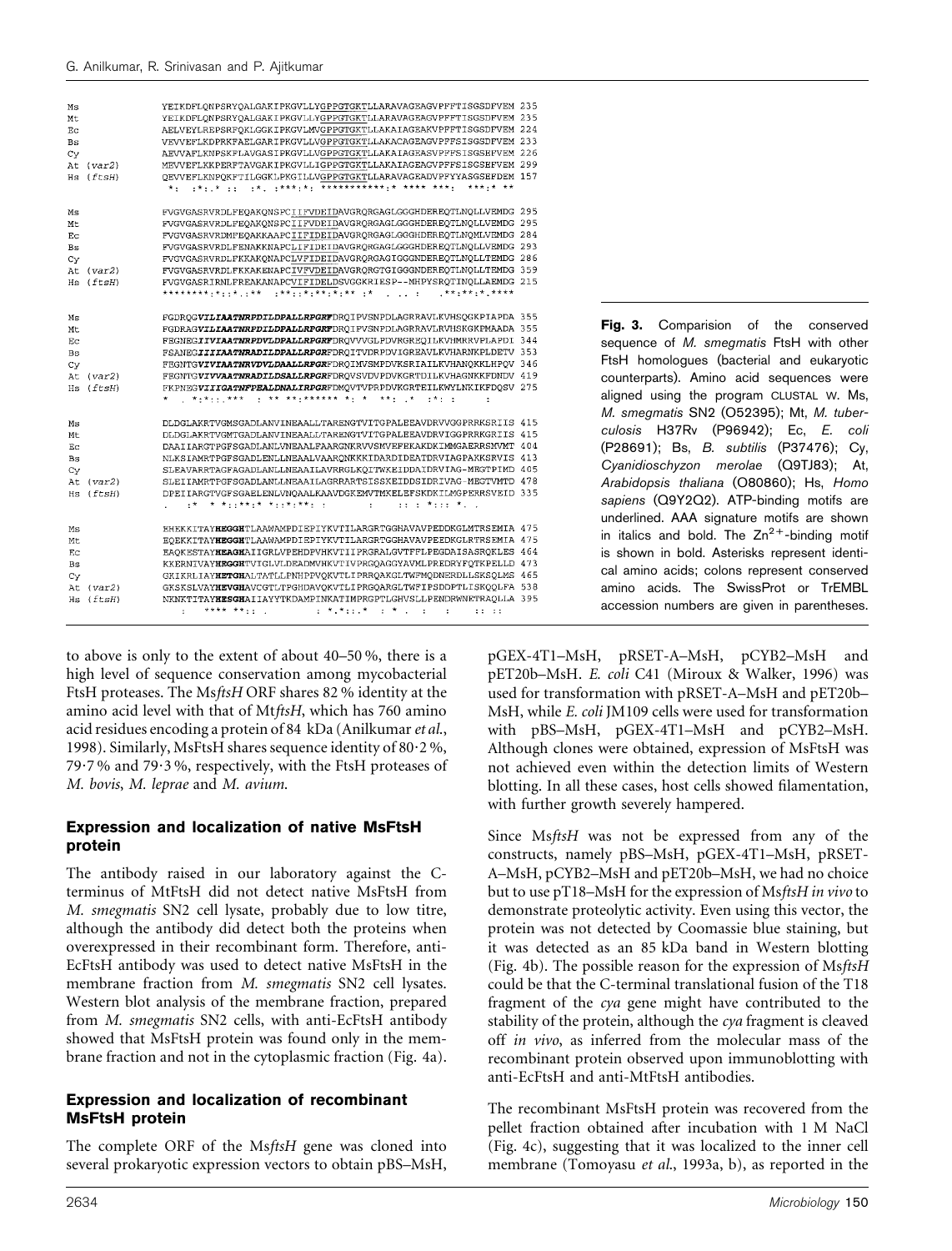

Fig. 4. (a) Membrane localization of MsFtsH protein in M. smegmatis SN2. Membrane fractions were prepared from M. smegmatis cells as described in Methods. Membrane proteins were resolved by 12 % SDS-PAGE. FtsH was detected with anti-EcFtsH antibodies. Lanes: 1, whole-cell lysate from M. smegmatis; 2, proteins from membrane fraction; 3, proteins from the cytoplasmic fraction; 4, whole-cell lysate from AR5090/pT18–MsH induced with 1 mM IPTG; and 5, wholecell lysate from AR5090/pT18 induced with 1 mM IPTG (negative control for the protein band in lane 4). The arrow indicates the 85 kDa MsFtsH protein. (b) Expression of MsFtsH in E. coli JM109 cells. Cultures were induced with 1 mM IPTG for 3 h and equal amounts of protein were separated using 10 % SDS-PAGE. Western blotting was carried out with anti-EcFtsH antibodies. Lanes: 1, JM109/pT18 uninduced; 2, JM109/pT18 induced; 3, JM109/pT18–MsH uninduced; and 4, JM109/ pT18–MsH induced. The 85 kDa MsFtsH protein expressed from the pT18–MsH vector is present in lanes 3 and 4. (c) Membrane localization of MsFtsH protein in E. coli JM109 cells. Cultures were induced with 1 mM IPTG for 3 h and membranes were prepared as described in Methods. Lanes: 1, total membrane fraction; 2, pellet fraction obtained after incubation with 1 M NaCl. Western blotting was carried out with anti-MtFtsH antibodies. (d) Growth arrest of E. coli JM109 cells upon induction of MsftsH.  $\Box$ , Cells carrying the MsftsH gene induced with 1 mM IPTG;  $\blacksquare$ , cells carrying the pT18 plasmid alone. The arrow indicates the time at which IPTG was added.

case of MtFtsH (Anilkumar et al., 1998). The expression of MsftsH in E. coli JM109 cells was lethal and growth stopped within 1 h of induction with 1 mM IPTG (Fig. 4d). The cells were filamentous as compared with the control cells that carried the pT18 vector alone, but they did not show any defect in nucleoid segregation (data not shown). The cells were filamentous even in the absence of IPTG. Expression of an algal FtsH has been reported to result in a similar phenotype (Itoh et al., 1999). It is possible that sequestration of EcFtsH by MsFtsH in oligomerization, thereby making EcFtsH unavailable for biological function, could be the cause of the filamentation. In such case, overexpression of EcFtsH might rescue the cells from filamentation or toxicity caused by the expression of MsFtsH. However, coexpression of EcFtsH from pBHB1 did not suppress the toxicity to or filamentation of E. coli JM109 cells caused by the expression of MsFtsH (data not shown).

#### Protease activity of recombinant MsFtsH in E. coli cells

The protease activity of MsFtsH, induced from the pT18– MsH construct, was tested in vivo in E. coli cells on  $\sigma^{32}$ protein and SecY protein, both of which are specific substrates for EcFtsH (Tomoyasu et al., 1995; Kihara et al., 1995). These heterologous substrates from E. coli had to be used for the demonstration of protease activity of MsFtsH in *vivo* for the following reasons. A homologue for  $\sigma^{32}$  protein is absent in mycobacteria, although a heat-shock-inducible sigma factor, sigH, exists (Cole et al., 1998; Fernandes et al., 1999). Recombinant SecY proteins of M. smegmatis or M. tuberculosis were not obtained, since expression of secY genes of both these mycobacteria in E. coli cells resulted in severe toxicity to host cells, with resultant growth arrest.

Degradation of  $\sigma^{32}$  protein by MsFtsH in vivo. Cellular levels of E. coli heat shock transcription factor  $\sigma^{32}$  are controlled by the ATP-dependent proteases such as Lon, ClpXP, HslVU and FtsH (Kanemori et al., 1997). The  $\sigma^{32}$ protein is stabilized in ftsH-null strains of E. coli, and its levels are at least 20-fold higher than those in wild-type cells (Ogura et al., 1999). One such strain, AR 5090  $(\Delta f t s H$ : : kan, sfhC21), offers an excellent in vivo assay system for monitoring the protease activity of FtsH (Akiyama & Ito, 2000; Karata et al., 2001; Akiyama & Ito, 2003). MsFtsH was expressed from the pT18–MsH recombinant vector in E. coli AR 5090 cells. Synthesis of 85 kDa MsFtsH protein, upon induction with 2 mM IPTG for 3 h, was confirmed with Western blotting using anti-EcFtsH antibodies (Fig. 5b). Use of anti-EcFtsH antibodies also confirmed the absence of the 74 kDa EcFtsH protein from the AR 5090 lysates. Degradation of endogenous  $\sigma^{32}$  protein of E. coli was monitored with Western blotting using anti- $\sigma^{32}$  antibody (a kind gift from Dr Bernd Bukau, University of Heidelberg, Germany). Recombinant MsFtsH degraded  $\sigma^{32}$  protein in vivo (Fig. 5b). Degradation of  $\sigma^{32}$  by MsFtsH was not as efficient as that by EcFtsH expressed from the plasmid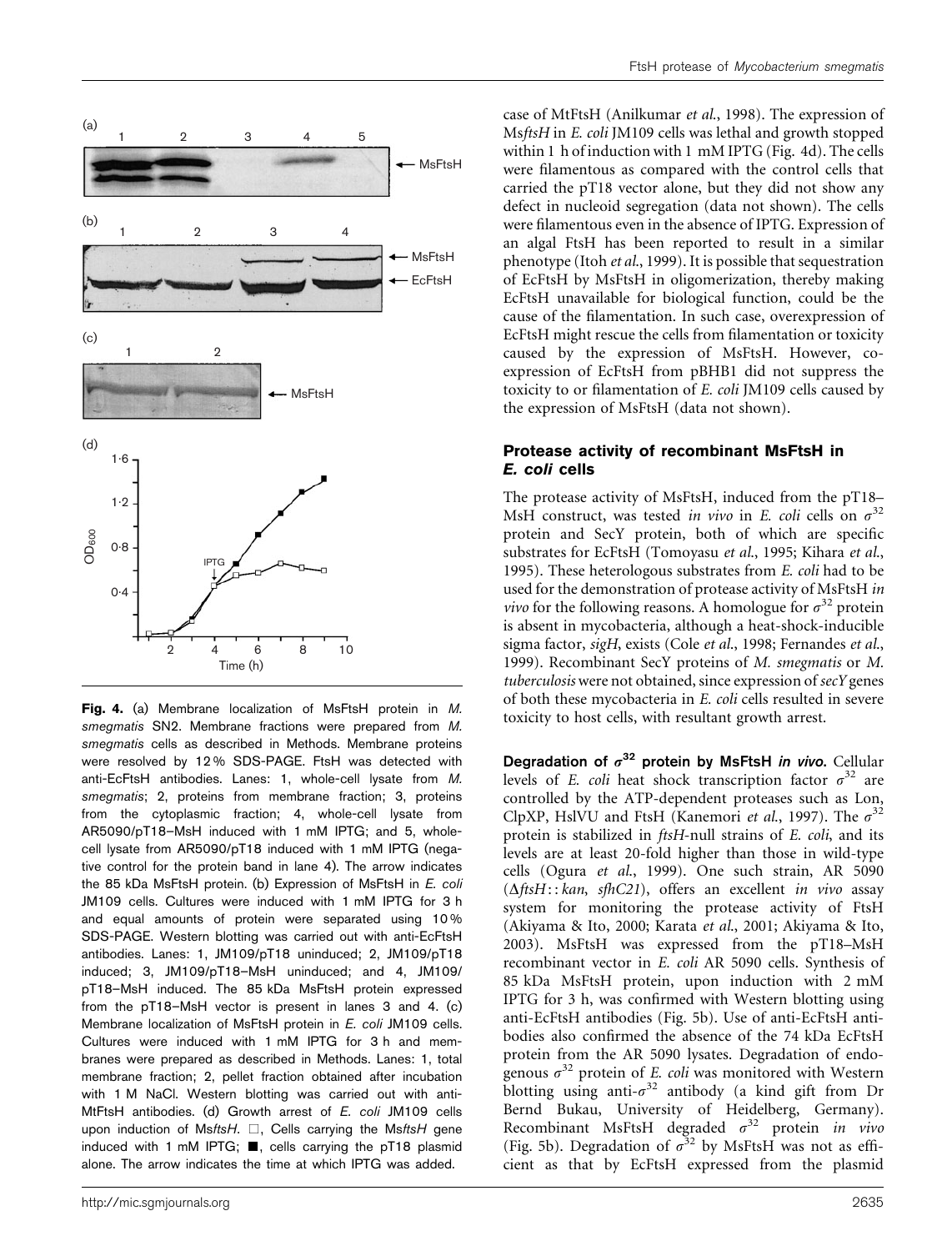

Fig. 5. (a) In vivo degradation of  $Ec\sigma^{32}$  by EcFtsH protease. Upper panel, the expression of EcttsH from pSTD113 in E. coli AR 5090 cells  $(\Delta$ ftsH:: kan sfhC21). FtsH' indicates the Cterminally processed FtsH. Middle panel, the degradation of  $Ec\sigma^{32}$  by EcFtsH. Lower panel, the amount of RRF present in these samples. Lanes 1 and 2: AR 5090 cells carrying vector alone (pBluescript), uninduced and induced with 2 mM IPTG respectively. Lanes 3 and 4: AR 5090 cells carrying pSTD113 (EcftsH), uninduced and induced with 2 mM IPTG respectively. Lane 4 shows the degradation of  $Ec\sigma^{32}$  by EcFtsH, while levels of RRF remain unchanged. (b) In vivo degradation of  $Ec\sigma^{32}$  by MsFtsH protease. Upper panel, the expression of MsftsH in E. coli AR 5090 cells (AftsH:: kan sfhC21). Cultures were induced with 2 mM IPTG and expression of MsFtsH protein was detected by immunoblotting with anti-EcFtsH antibodies. Middle panel, the degradation of  $Ec\sigma^{32}$  by MsFtsH. Lower panel, the amount of RRF present in these samples. Lanes 1 and 2: AR 5090 cells carrying vector alone (pT18), uninduced and induced with 2 mM IPTG respectively. Lanes 3 and 4: AR 5090 cells carrying pT18-MsH (MsftsH), uninduced and induced with 2 mM IPTG respectively. Lane 4 shows the degradation of  $Ec\sigma^{32}$  by MsFtsH, while the levels of RRF remain the same.

pSTD113 (EcftsH expressed from lac promoter; a kind gift from Dr Yoshinori Akiyama, Institute of Virus Research, Kyoto University, Japan; Akiyama et al., 1995). About a twofold decrease in  $\sigma^{32}$  protein levels was observed when MsFtsH was expressed, as compared to the fivefold decrease found in the case of degradation by EcFtsH. Reasons for the inefficient degradation of  $\sigma^{32}$  could be either the differences in the expression levels of the two proteases or the possibility that  $\sigma^{32}$  is a relatively poor

substrate for MsFtsH. Expression levels of EcFtsH and MsFtsH could not be compared by Western blot because of possible differences in the cross-reactivity of the anti-EcFtsH antibodies to MsFtsH and EcFtsH. As an additional internal control, the lysates were immunoblotted with antibodies against ribosome recycling factor (RRF) (a kind gift from Dr Umesh Varshney, Indian Institute of Science, Bangalore, India). RRF did not show any changes in its level upon overexpression of either EcFtsH or MsFtsH (Fig. 5a, b).

One possible objection to the specificity of degradation of  $\sigma^{32}$  protein by MsFtsH could be that the protein was degraded by some protease other than MsFtsH. This would be possible if the induced expression of heterologous MsFtsH protein had induced a classical stress response in E. coli host cells, resulting in the induction of cellular proteases such as Lon and/or ClpXP for which  $\sigma^{32}$  protein is a substrate (Goff & Goldberg, 1985; Ito et al., 1986; Kanemori et al., 1997). In this case, degradation of  $\sigma^{32}$  protein could be effected by Lon and/or ClpXP, and not by MsFtsH itself. Although expression of heterologous proteins is known to result in the induction of heat shock response involving  $\sigma^{32}$ protein, such a heat shock response has been found to be associated with an increase rather than a decrease in the levels of  $\sigma^{32}$  protein in the absence of FtsH protease (Kanemori et al., 1997). Moreover, expression of heterologous FtsH has not been reported to result in a classic stress response. Therefore, it is quite unlikely that degradation of  $\sigma^{32}$  protein, concomitant with the induction of MsFtsH, protein, concomitant with the induction of MsFtsH, might have been caused by proteases such as Lon and/or ClpXP, and not by MsFtsH.

Nevertheless, in order to further substantiate the protease activity of recombinant MsFtsH in E. coli cells, EcSecY, the degradation of which is not dependent upon a classical stress response, was used for the in vivo assay. Moreover, FtsH is the only protease hitherto known to be involved in the degradation of SecY. Therefore, degradation of EcSecY was monitored in response to induction of MsFtsH. Thus, any reduction in the levels of SecY protein, upon induction of MsFtsH in the EcFtsH-null AR 5090 strain, would be due solely to MsFtsH protease expressed from the plasmid.

Degradation of EcSecY by MsFtsH in vivo. SecY encodes an integral transmembrane protein, which spans the cytoplasmic membrane ten times (Akiyama & Ito, 1987) and plays an essential role, in conjunction with SecE and SecG, in forming the peptide translocase complex (Brundage et al., 1990; Ito, 1992). In E. coli, moderately overexpressed and unassembled SecY is rapidly degraded with a half-life of 2 min (Taura et al., 1993). The degradation of SecY that failed to associate with its partner SecE was dependent upon FtsH (Akiyama et al., 1996a), and mutations that resulted in the loss of function or underexpression of the ATP-dependent FtsH protease stabilized the overexpressed SecY (Kihara et al., 1995). Overexpression of FtsH accelerated the degradation of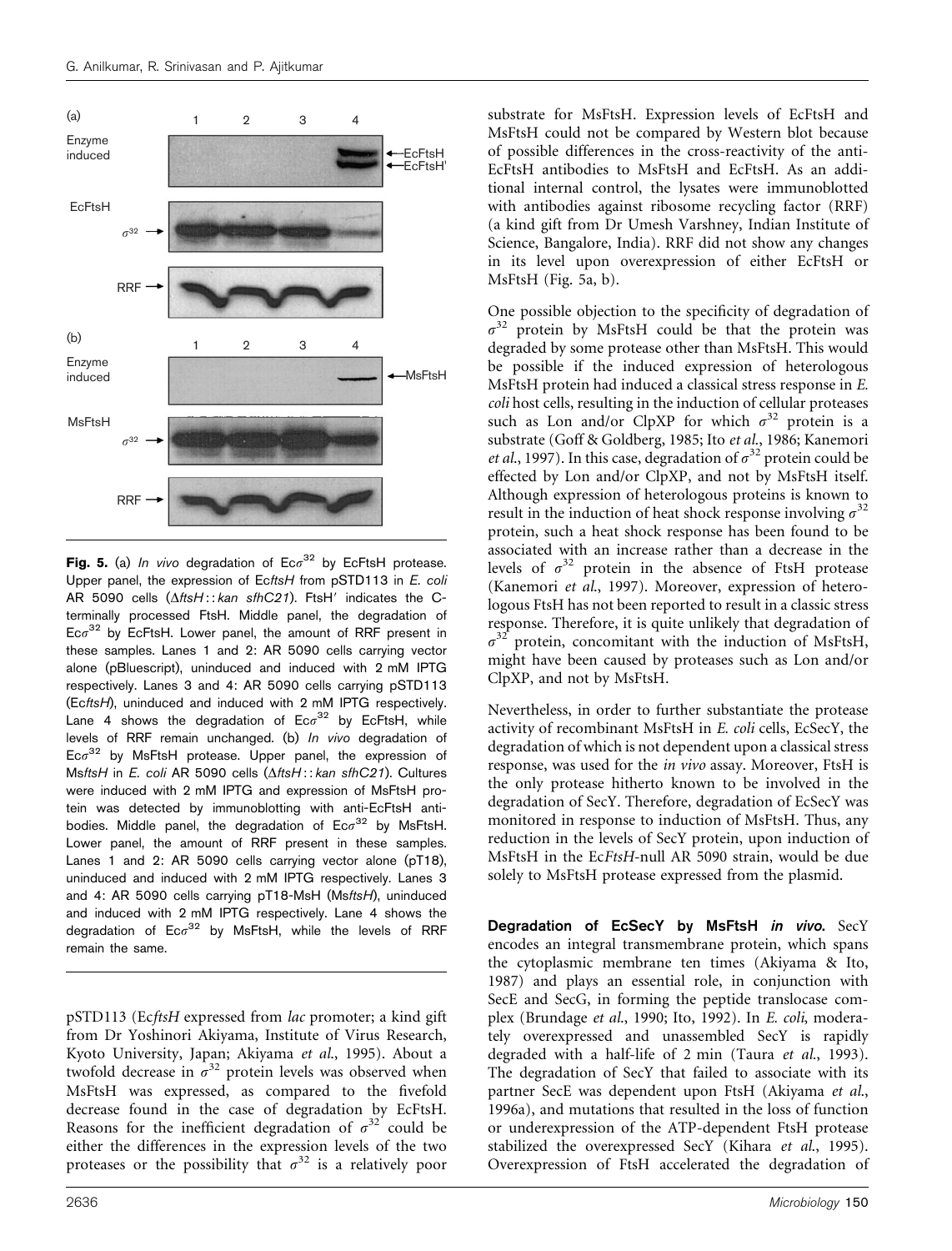unassembled SecY (Kihara et al., 1995). Therefore, the protease activity of FtsH on the membrane-bound substrates can be assessed by its ability to degrade overexpressed and uncomplexed SecY.

Exponentially growing cultures of E. coli AR 5090 (EcftsH null) carrying two compatible plasmids, pKY248 with pBluescript, pSTD113, pT18 or pT18–MsH, were induced with 2 mM IPTG for 3 h. Western blotting with anti-SecY antibodies (a generous gift from Dr Akiyama, Institute of Virus Research, Kyoto University, Japan) was used to monitor SecY levels in the induced cultures. Co-expression of MsFtsH resulted in the degradation of SecY molecules that were produced in excess (Fig. 6b). The level of expression achieved for SecY, when MsFtsH was co-expressed, was 10-fold less than that achieved in an  $ftsH$ -null strain carrying



Fig. 6. (a) In vivo degradation of EcSecY by EcFtsH protease. Upper panel, the expression of EcftsH from pSTD113 in E. coli AR 5090/pKY248 cells. FtsH' indicates the C-terminally processed FtsH. Middle panel, the degradation of EcSecY by EcFtsH. Lower panel, the amount of RRF present in these samples. Lane 1: AR 5090/pKY248 cells carrying vector alone (pBluescript), induced with 2 mM IPTG. Lane 2: AR 5090/ pKY248 cells carrying pSTD113 (EcftsH), induced with 2 mM IPTG. Levels of RRF do not vary. (b) In vivo degradation of EcSecY by MsFtsH protease. Upper panel, the expression of MsftsH in E. coli AR 5090/pKY248 cells. Middle panel, the degradation of EcSecY by MsFtsH. Lower panel, the amount of RRF present in these samples. Lane 1: AR 5090/pKY248 cells carrying vector alone (pT18), induced with 2 mM IPTG. Lane 2: AR 5090/pKY248 cells carrying pT18-MsH (MsftsH), induced with 2 mM IPTG. Levels of RRF do not vary.

the vector alone. EcFtsH, expressed from pSTD113, was used as the positive control for the degradation of SecY (Fig. 6a). As an internal control, immunoblotting with anti-RRF antibodies showed no changes in the levels of RRF, indicating that the degradation of SecY by FtsH was specific. Densitometric comparison of the levels of SecY in the absence of FtsH, and in the induced presence of FtsH, showed that the degradation of EcSecY by MsFtsH was twofold less efficient than that by EcFtsH. The degradation of EcSecY by MsFtsH demonstrated that the recombinant MsFtsH protein, expressed in E. coli cells, was proteolytically active. This observation alludes to the possibility of the existence of conserved mechanisms of protein translocation and their control across bacterial genera. It indirectly supports the contention that degradation of  $\sigma^{32}$  protein, concomitant with the induction of MsFtsH, might also have been due to MsFtsH protease itself, and not to some other classical stress-response-specific protease.

Thus, these experiments demonstrate that the MsFtsH protease, induced from the pT18–MsH construct, is capable of degrading heterologous substrates, which are cytoplasmic or membrane bound, in E. coli cells.

#### Complementation of E. coli strain AR 423 ( $\Delta$ ftsH::kan/pAR171) with MsftsH

E. coli AR 423 ( $\Delta$ ftsH:: kan/pAR171; Akiyama et al., 1994; a kind gift from Dr Teru Ogura, Kumamoto University, Japan) was used for the complementation studies. The pAR171 plasmid, which has a ts ori, is defective for replication at 42 °C, and carries the esssential EcftsH gene under its own promoter and a chloramphenicol resistance (CmR) marker. Complementation assays were carried out exactly as described by Nilsson et al. (1994), using several constructs, namely pBS–MsH, pGEX-4T1–MsH, pCYB2– MsH and pT18–MsH, all of which carried an ampicillin resistance  $(Ap^R)$  marker. E. coli AR 423  $(\Delta ff s H : k a n /$ pAR171) was transformed with the constructs, and the transformants were selected for  $\mathrm{Cm}^\mathrm{R}$ ,  $\mathrm{Km}^\mathrm{R}$  and  $\mathrm{Ap}^\mathrm{R}$  at 30  $^\circ\mathrm{C}.$ These transformants were grown in LB at  $42^{\circ}$ C for 6 h and then plated on LB agar at  $30^{\circ}$ C. The colonies that were obtained were all KmR and ApR, indicating that they had retained the MsftsH-containing constructs and the mutation  $\Delta f$ tsH3:: kan. All the colonies obtained were also Cm<sup>R</sup>, showing that there was no loss of pAR171. However, unlike the case of complementation by Lactococcus lactis ftsH (LlftsH),  $\text{Cm}^S$  colonies were not obtained. Thus, none of these constructs were able to complement E. coli AR 423  $(\Delta \text{fts}H$ : : kan/pAR171).

A possible reason for lack of complementation could be that none of the constructs could give an optimum level of MsFtsH comparable to that of the endogenous EcFtsH protein. However, this could not be ascertained since expression from most of these constructs was not detected, even with Western blotting. Another reason for the inability of MsFtsH to complement could be a probable deficiency in the protease activity of the recombinant protein, as it is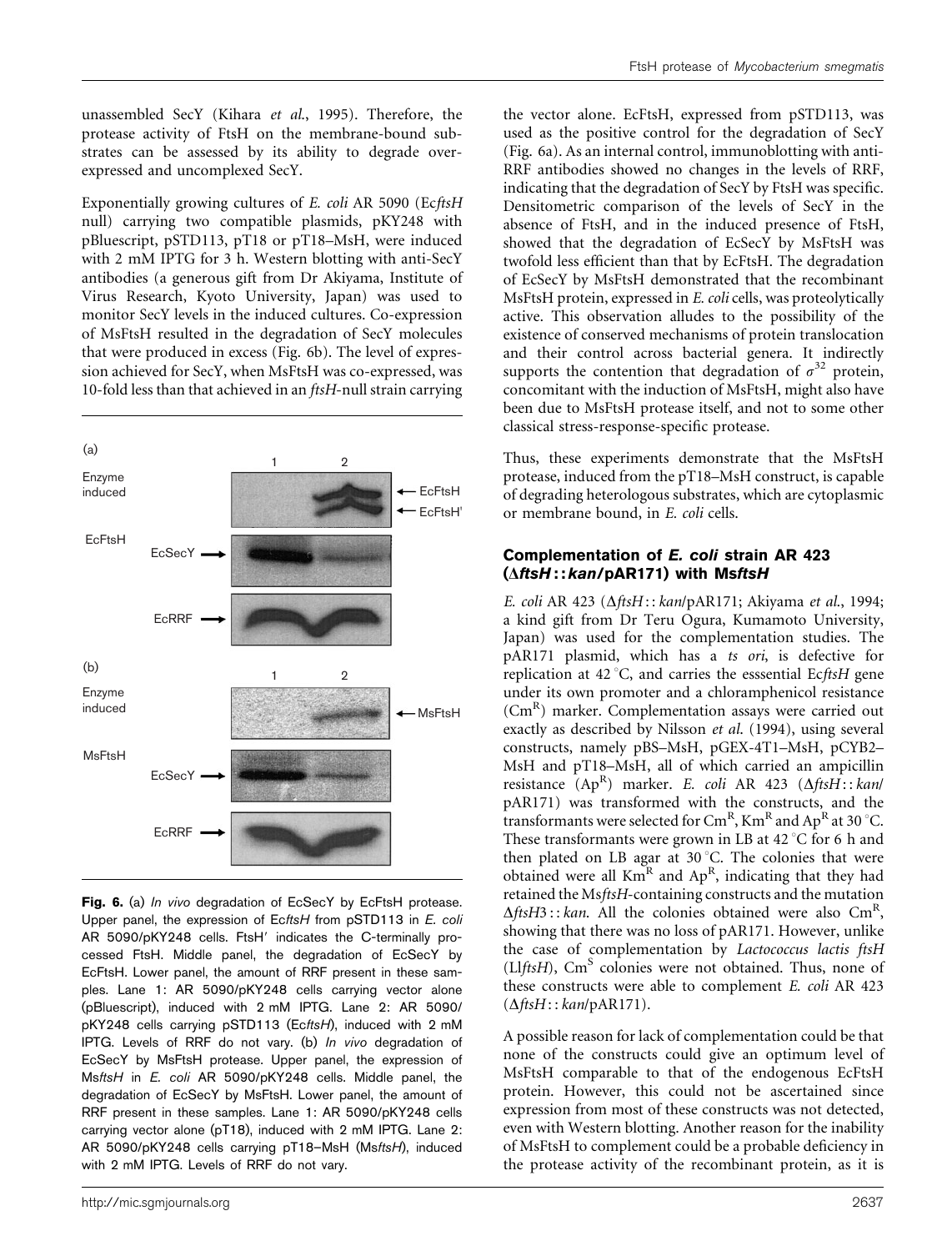known that the proteolysis of LpxC by FtsH is essential for viability (Ogura et al., 1999). It has also been shown that a mutant EcFtsH that retains ATPase activity, but lacks protease activity, does not complement the growth defect of an FtsH-depleted strain (Jayasekera et al., 2000). Although the MsFtsH protein, expressed from pT18–MsH, showed protease activity in vivo against two known substrates of EcFtsH, namely  $Ec\sigma^{32}$  and EcSecY in E. coli cells, determination of proteolytic activity of MsFtsH against LpxC would ascertain the reason for the inability of MsftsH to complement the EcftsH mutant.

# ACKNOWLEDGEMENTS

This work would not have been possible without the kind and generous gifts of E. coli strains, plasmid vectors and antibodies, mentioned in the text, received from Dr Teru Ogura, Kumamoto University, Japan, Dr Yoshinori Akiyama, Institute of Virus Research, Kyoto University, Japan, Dr Bernd Bukau, University of Heidelberg, Germany, and Dr Umesh Varshney, Indian Institute of Science, Bangalore, India. The authors gratefully acknowledge these immensely valuable gifts. This work was supported by a grant [37(1053)/EMR-II] from the Council of Scientific and Industrial Research, Government of India, to P. A. The infrastructure support, available at the ICMR-funded Center for Advanced Study in Molecular Medical Microbiology at the Department of Microbiology and Cell Biology, is gratefully acknowledged.

# REFERENCES

Akiyama, Y. & Ito, K. (1987). Topology analysis of the SecY protein, an integral membrane protein involved in protein export in Escherichia coli. EMBO J 6, 3465–3470.

Akiyama, Y. & Ito, K. (2000). Roles of multimerization and membrane association in the proteolytic functions of FtsH (HflB). EMBO J 19, 3888–3895.

Akiyama, Y. & Ito, K. (2003). Reconstitution of membrane proteolysis by FtsH. J Biol Chem 278, 18146–18153.

Akiyama, Y., Ogura, T. & Ito, K. (1994). Involvement of FtsH in protein assembly into and through the membrane. I. Mutations that reduce retention efficiency of a cytoplasmic reporter. J Biol Chem 269, 5218–5224.

Akiyama, Y., Yoshihisa, T. & Ito, K. (1995). FtsH, a membranebound ATPase, forms a complex in the cytoplasmic membrane of Escherichia coli. J Biol Chem 270, 23485–23490.

Akiyama, Y., Kihara, A., Tokuda, H. & Ito, K. (1996a). FtsH protease is an ATP-dependent protease selectively acting on SecY and some other membrane proteins. J Biol Chem 271, 31196–31201.

Akiyama, Y., Kihara, A. & Ito, K. (1996b). Subunit a of proton ATPase  $F_0$  sector is a substrate of the FtsH protease in Escherichia coli. FEBS Lett 399, 26–28.

Anilkumar, G., Chauhan, M. M. & Ajitkumar, P. (1998). Cloning and expression of the gene coding for FtsH protease from Mycobacterium tuberculosis H37Rv. Gene 214, 7–11.

Beyer, A. (1997). Sequence analysis of the AAA protein family. Protein Sci 6, 2043–2058.

Brundage, L., Fimmel, C. J., Mizushima, S. & Wickner, W. (1990). SecY, SecE, and band 1 form the membrane-embedded domain of Escherichia coli preprotein translocase. J Biol Chem 267, 4166–4170.

Caldas, T., Binet, E., Bouloc, P., Costa, A., Desgres, J. & Richarme, G. (2000). The FtsJ/RrmJ heat shock protein of Escherichia coli is a 23S ribosomal RNA methyltransferase. J Biol Chem 275, 16414–16419.

Cole, S. T., Brosch, R., Parkhill, J. & 39 other authors (1998). Deciphering the biology of Mycobacterium tuberculosis from the complete genome sequence. Nature 393, 537–544.

Cserzo, M., Wallin, E., Simon, I., von Heijne, G. & Elofsson, A. (1997). Prediction of transmembrane alpha-helices in prokaryotic membrane proteins: the Dense Alignment Surface method. Protein Eng 10, 673–676.

Cutting, S., Anderson, M., Lysenko, E., Page, A., Tomoyasu, T., Tatematsu, K., Tatsuta, T., Kroos, L. & Ogura, T. (1997). SpoVM, a small protein essential to development in Bacillus subtilis, interacts with the ATP-dependent protease FtsH. J Bacteriol 179, 5534–5542.

Deuerling, E., Paeslack, B. & Schumann, W. (1995). The ftsH gene of Bacillus subtilis is transiently induced after osmotic and temperature upshift. J Bacteriol 177, 4105–4112.

Deuerling, E., Mogk, A., Richter, C., Purucker, M. & Schumann, W. (1997). The ftsH gene of Bacillus subtilis is involved in major cellular processes such as sporulation, stress adaptation, and secretion. Mol Microbiol 23, 921–933.

Fernandes, N. D., Wu, Q. L., Kong, D., Puyang, X., Garg, S. & Husson, R. N. (1999). A mycobacterial extracytoplasmic sigma factor involved in survival following heat shock and oxidative stress. J Bacteriol 181, 4266–4274.

Fischer, B., Rummel, G., Aldridge, P. & Jenal, U. (2002). The FtsH protease is involved in development, stress response, and heat shock control in Caulobacter crescentus. Mol Microbiol 44, 461–478.

Gamer, J., Bujard, H. & Bukau, B. (1992). Physical interaction between heat shock proteins DnaK, DnaJ, and GrpE and the bacterial heat shock transcription factor sigma 32. Cell 69, 833–842.

Ge, Z. & Taylor, D. E. (1996). Sequencing, expression, and genetic characterization of the Helicobacter pylori ftsH gene encoding a protein homologous to members of a novel putative ATPase family. J Bacteriol 178, 6151–6157.

Goff, S. A. & Goldberg, A. L. (1985). Production of abnormal proteins in E. coli stimulates transcription of lon and other heat shock genes. Cell 41, 587–595.

Guelin, E., Rep, M. & Grivell, L. A. (1994). Sequence of the AFG3 gene encoding a new member of the FtsH/Yme1/Tma subfamily of the AAA-protein family. Yeast 10, 1389–1394.

Herman, C., Ogura, T., Tomoyasu, T., Hiraga, S., Akiyama, Y., Ito, K., Thomas, R., D'Ari, R. & Bouloc, P. (1993). Cell growth and lambda phage development controlled by the same essential Escherichia coli gene,  $ftsH/hf$ lB. Proc Natl Acad Sci U S A  $90$ , 10861-10865.

Herman, C., Thevenet, D., D'Ari, R. & Bouloc, P. (1995). Degradation of  $\sigma^{32}$ , the heat shock regulator in *Escherichia coli*, is governed by HflB. Proc Natl Acad Sci U S A 92, 3516–3520.

Herman, C., Thevenet, D., D'Ari, R. & Bouloc, P. (1997). The HflB protease of Escherichia coli degrades its inhibitor lambda cIII. J Bacteriol 179, 358–363.

Ito, K. (1992). SecY and integral membrane components of the Escherichia coli protein translocation system. Mol Microbiol 6, 2423–2428.

Ito, K., Akiyama, Y., Yura, T. & Shiba, K. (1986). Diverse effects of theMalE–LacZ hybrid protein on Escherichia coli cell physiology. J Bacteriol 167, 201–204.

Itoh, R., Takano, H., Ohta, N., Miyagishima, S.-Y., Kuroiwa, H. & Kuroiwa, T. (1999). Two ftsH-family genes encoded in the nuclear and chloroplast genomes of the primitive red alga Cyanidioschyzon merolae. Plant Mol Biol 41, 321–337.